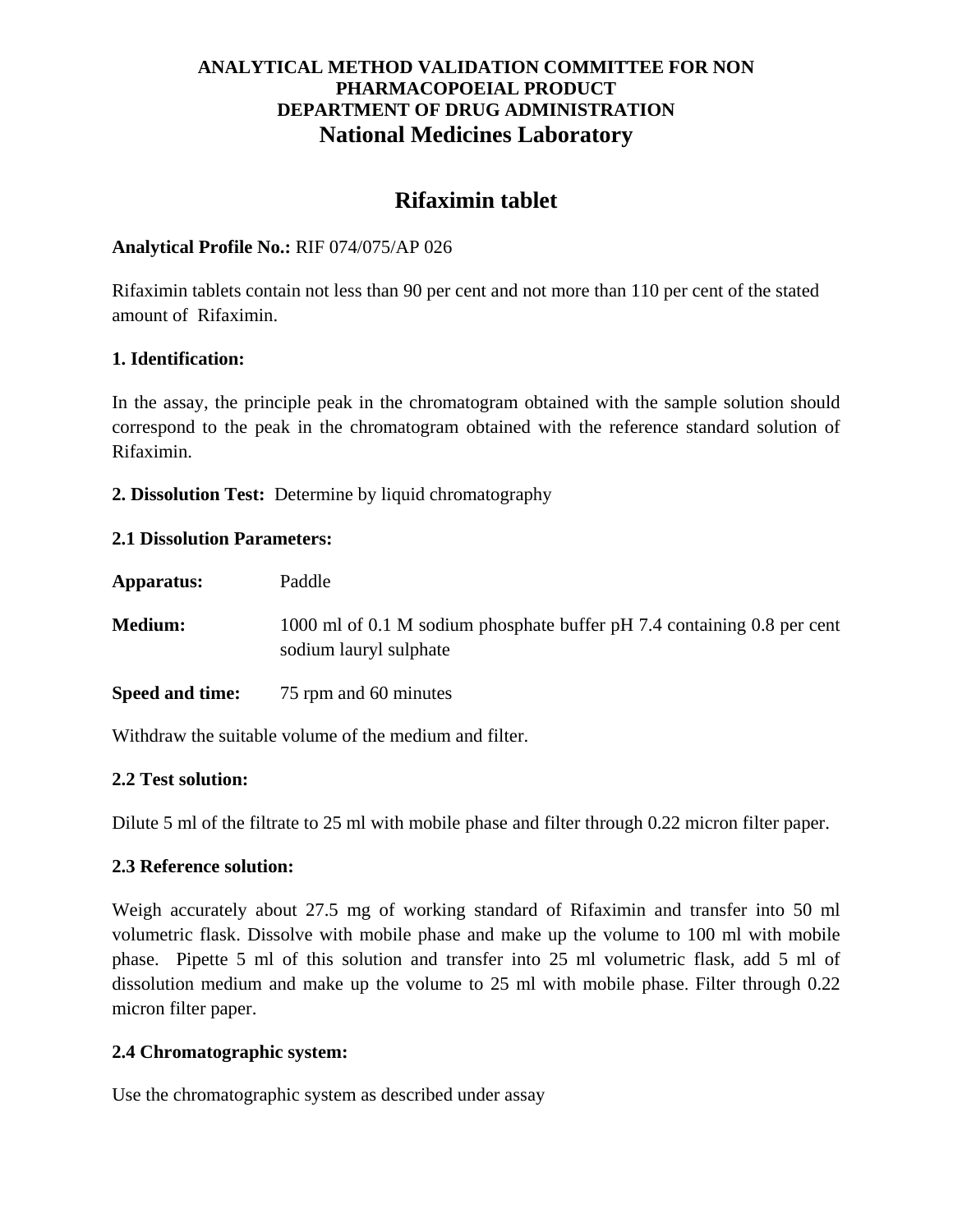# **ANALYTICAL METHOD VALIDATION COMMITTEE FOR NON PHARMACOPOEIAL PRODUCT DEPARTMENT OF DRUG ADMINISTRATION National Medicines Laboratory**

## **2.5 Procedure:**

Inject 20 µl of reference and test solution five/six times and obtain the respective chromatogram. Measure the peak responses. Calculate the % release.

## **2.6 Limit:**

D. not less than 80 per cent of the stated amount

**3. Assay:** Determine by liquid chromatography

#### **3.1 Buffer:**

0.025 M sodium dihydrogen phosphate in water, adjust pH to 3.0 with orthophosphoric acid**.**

#### **3.2 Test Solution:**

Weigh individually 20 tablets and crush the tablet to fine powder. Weigh accurately the powder equivalent to 50 mg of rifaximin and transfer into 50 ml volumetric flask. Add about 35 ml of diluent, sonicate for about 10 minutes and cool the solution to room temperature and make up the volume to 50 ml with diluents. Centrifuge the solution. Dilute 5 ml of the resulting solution to 50 ml with diluent. Filter the solution with 0.22 micron membrane filter paper.

#### **3.3 Reference solution:**

Weigh accurately about 50 mg of working standard of Rifaximin and transfer into 50 ml volumetric flask. Dissolve in the mobile phase and make up the volume to 50 ml with mobile phase. Dilute 5 ml of the resulting solution to 50 ml with mobile phase. Filter through 0.22 micron membrane filter paper.

#### **3.4 Chromatographic system:**

| Column:                    | Phenyl column, 25 cm x 4.6 mm |
|----------------------------|-------------------------------|
| Wavelength:                | 300nm                         |
| <b>Flow rate:</b>          | 1.0 ml per minute             |
| <b>Injection volume:</b>   | $20 \mu l$                    |
| <b>Column temperature:</b> | $35\,^{\circ}$ C              |
| Detector:                  | ĦV                            |
| <b>Britishers</b>          |                               |

#### **Mobile phase:**

A mixture of 45 volumes of buffer solution (0.025 M sodium dihydrogen phosphate in water, adjust pH to 3.0 with orthophosphoric acid.) and 55 volumes of acetonitrile.